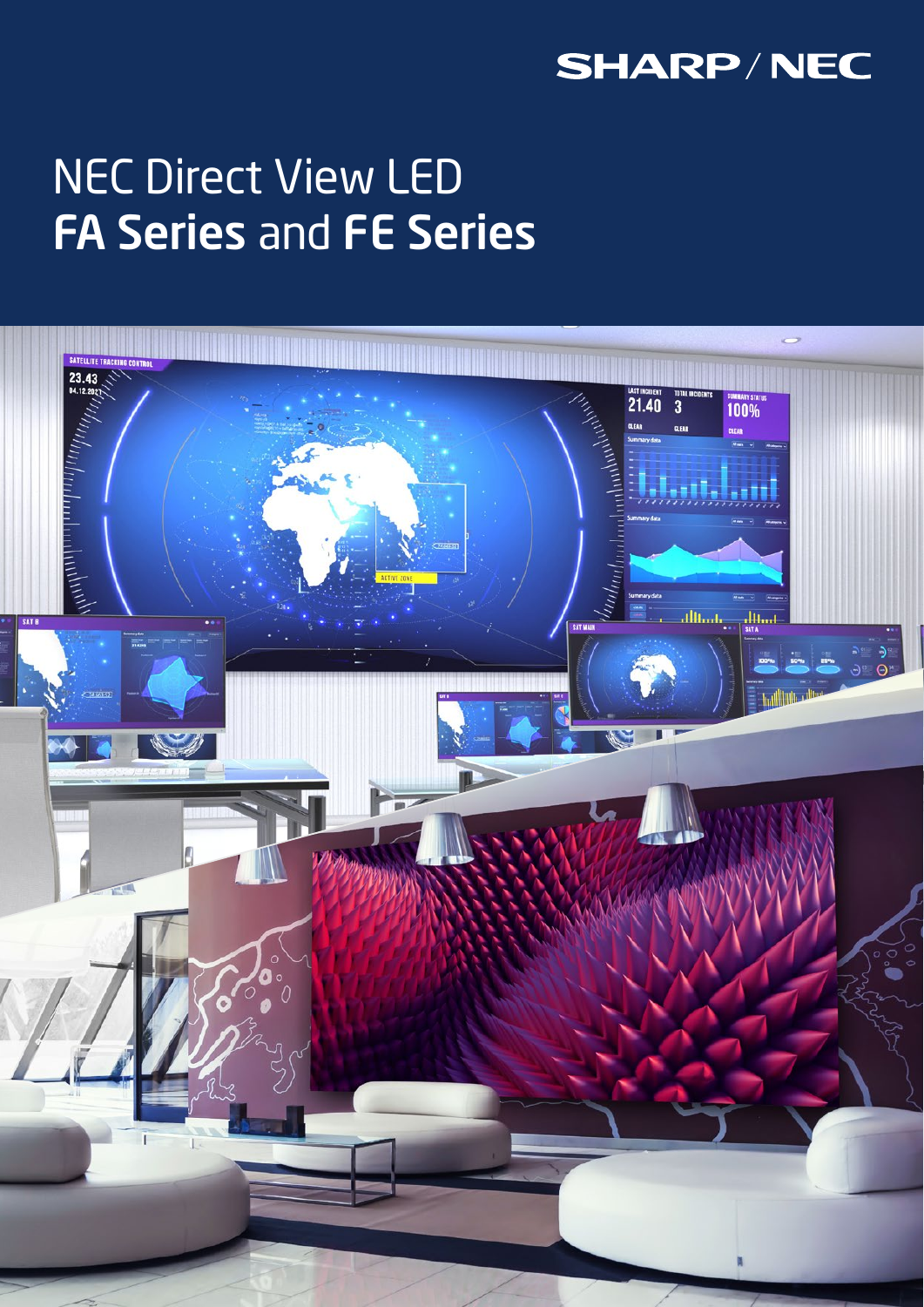## FA Series

#### High-Class Components To Achieve Extreme Levels Of Visual Performance

Sharp/NEC's dv LED solutions are engineered with innovative and patented SMD Multi-Color LEDs, for excellent image quality. Only the best batch of Multi-Color diodes are selected which offer wider viewing angles and humidity proof operation.

Reality-like image presentation can be achieved without interruption from bezels or gaps, delivering excellent viewing angles, consistent vibrant colours and superb brightness. Delivering extreme levels of visual performance where the finest detail matters the most; Sharp/NEC's LED FA modules and bundles offer a premium solution available in four standard sized bundles up to 220" or custom-sized, the 16:9 modules configure to deliver excellent viewing experiences and unmatched longevity and reliability.

## Benefits

- **• Secure performance for demanding applications** with high-end components and redundant module design with additional power supply and data cards to ensure ongoing operations with a minimal loss of brightness levels.
- **• Superb readability in bright light environments** high brightness levels of up to 1200 cd/m², along with wide viewing angles result in perfect images even under varying and demanding ambient conditions.
- **• Crystal-clear image** high contrast rate of up to 7000:1 with optional SuperBlack LEDs deliver clear messages to your audience.
- **• Comfortable installation** quick lock devices guarantee fast and easy installation and maintenance. All modules are connected tightly and create a seamless canvas.
- **• Fire-resistant and robust housing** Aluminum housing ensures passive cooling, has a high fire resistance, is stable during handling and provides the infrastructure to support perfect alignment between pixel cards.



#### Full Redundancy For Mission-Critical Applications

All Sharp/NEC LED products are meticulously designed and built for reliable long-lasting performance; the FA Series features additional fail-safe qualities with redundant power supply and receiver card ensuring mission-critical performance standards. Select your pixel pitch according to room size and viewing distance parameters. An off-the-shelf solution for large surface visualisation in control rooms and passenger terminals; anywhere where fail-safe performance is critical.

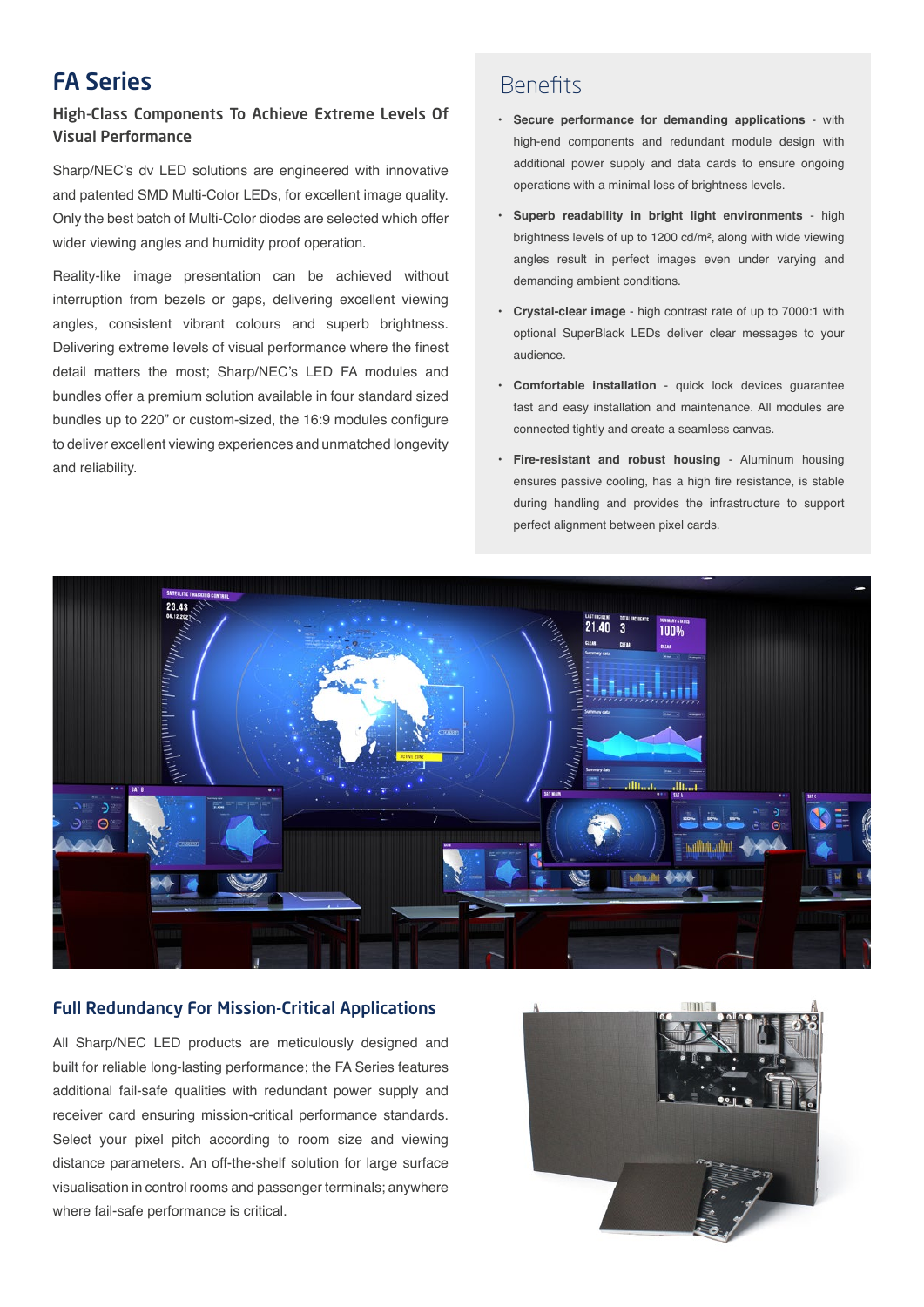

### FE Series

#### Flexible Visualisation At Perfect Price/Performance Level

Scalable, fine-pitch visualisation for indoor bezel-free large surfaces, the FE Series offers pixel pitch options to suit usage and budget parameters. SMD Multi-Color LEDs\* result in excellent viewing angles, consistent reality-like colours, superb brightness and long-lasting performance for conferencing and signage application.

Either free standing or for seamless integration into interiors, the FE Series provides an off-the-shelf, all-in-one solution for large digital surfaces from 110" to 220" as well as unlimited scalability and customisable flexibility. Easy to maintain and upgrade with front serviceable pixel cards; everything's included for straight forward deployment and fuss-free operation.



Modules and Bundles versions 110" 137" 165" 220"

#### Bundle Configuration

|  |           |  | <b>LED Modules</b> |
|--|-----------|--|--------------------|
|  |           |  |                    |
|  |           |  |                    |
|  | Power Bar |  |                    |

## Benefits

- **• Care-free installation** with bundled solutions that deliver all you need to get your LED video wall up and running.
- **• Large scale for perfectly detailed imagery** completely bezel-free design with high contrast rates deliver an unhindered viewing experience.
- **• Slim design** with a flush rear profile, LED modules can be integrated very close to the wall with minimal gap necessary due to very low heat emission.
- **• Visual excellence** high contrast and high brightness is inherent in LED delivery, benefit from NEC's long-lasting quality.
- **• Fire-resistant and robust housing** Aluminum housing ensures passive cooling, has a high fire resistance, is stable during handling and provides the infrastructure to support perfect alignment between pixel cards.



#### Included Components